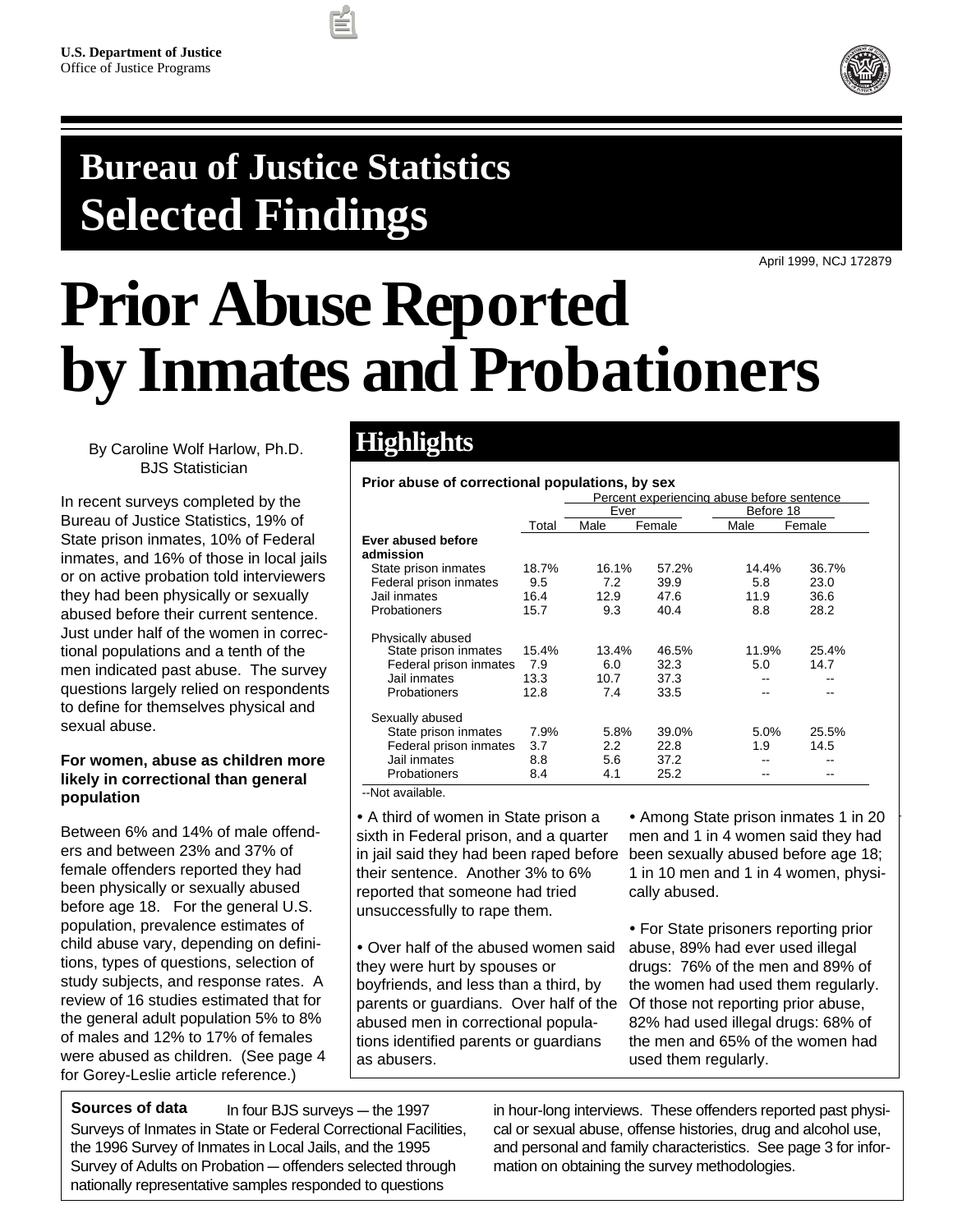#### **Table 1. Physical or sexual abuse before admission, by sex of inmate or probationer**

|                                   | State inmates |        | <b>Federal inmates</b> |        | Jail inmates |        | Probationers |        |
|-----------------------------------|---------------|--------|------------------------|--------|--------------|--------|--------------|--------|
| Before admission                  | Male          | Female | Male                   | Female | Male         | Female | Male         | Female |
| Ever abused                       | 16.1%         | 57.2%  | 7.2%                   | 39.9%  | 12.9%        | 47.6%  | 9.3%         | 40.4%  |
| Physically <sup>a</sup>           | 13.4          | 46.5   | 6.0                    | 32.3   | 10.7         | 37.3   | 7.4          | 33.5   |
| Sexually <sup>a</sup>             | 5.8           | 39.0   | 2.2                    | 22.8   | 5.6          | 37.2   | 4.1          | 25.2   |
| Both                              | 3.0           | 28.0   | 1.1                    | 15.1   | 3.3          | 26.9   | 2.1          | 18.3   |
| Age of victim<br>at time of abuse |               |        |                        |        |              |        |              |        |
| 17 or younger <sup>b</sup>        | 14.4%         | 36.7%  | 5.8%                   | 23.0%  | 11.9%        | 36.6%  | 8.8%         | 28.2%  |
| 18 or older <sup>b</sup>          | 4.3           | 45.0   | 2.7                    | 31.0   | 2.3          | 26.7   | 1.1          | 24.7   |
| <b>Both</b>                       | 2.5           | 24.7   | 1.3                    | 14.2   | 1.3          | 15.8   | 0.5          | 12.5   |
| Age of abuser                     |               |        |                        |        |              |        |              |        |
| Adult                             | 15.0%         | 55.8%  | 6.9%                   | 39.0%  | 12.1%        | 46.0%  | 8.5%         | 39.2%  |
| Juvenile only                     | 0.9           | 1.0    | 0.2                    | 0.3    | 0.8          | 1.3    | 0.6          |        |
| Rape before                       |               |        |                        |        |              |        |              |        |
| admission                         | 4.0%          | 37.3%  | 1.4%                   | 21.4%  | $3.9\%$      | 33.1%  |              |        |
| Completed                         | 3.1           | 32.8   | 1.0                    | 17.9   | 3.0          | 26.6   |              |        |
| Attempted                         | 0.8           | 4.3    | 0.3                    | 3.2    | 0.7          | 5.6    |              |        |

--Not available.

alncludes those both physically and sexually abused.

**b**Includes those abused in both age categories.

#### **Abused males reported being mistreated as children, but females, as both children and adults**

For all correctional populations, men who reported abuse generally had been age 17 or younger when they suffered the abuse (table 1). Women, however, were abused as both juveniles and adults. Depending on the correctional population, a quarter to a third of women were abused as juveniles; a quarter to almost a half, as adults. Twenty-five percent of the female State prisoners were abused as both juveniles and adults, as were 16% of women in jail, 14% in Federal prison, and 13% on probation. If abused, almost all persons of both sexes were

victimized by an adult rather than by a juvenile. Only 1% or less reported only being victimized by persons 17 or younger.

#### **Abuse of men was by family members, but abuse of women by family members and intimates**

About 9 in 10 of the surveyed persons who reported past abuse also said they had known at least 1 of their abusers (table 2). Family members were the primary abusers of the men: a parent, guardian, or other relative was identified by 57% to 70%. Wives, ex-wives, and girlfriends were identified by 3% to 7%.

Female inmates and probationers were abused by both intimates and family members. Except for women in jail, most abused women reported their abusers to have been current or prior husbands or boyfriends: 61% of abused women in State prison, 66% in Federal prison, 57% on probation, and 43% in local jails. A parent, guardian, or other relative had abused about a third to a half of the reporting women.

#### **Prisoners' prior abuse related to their family background**

Prisoners reported higher levels of abuse if they grew up in foster care rather than with parents, if their parents were heavy users of alcohol or drugs, or if a family member had been in jail or prison.

Percent of State in-

|                                                    | mates reporting abuse |               |  |
|----------------------------------------------------|-----------------------|---------------|--|
| While growing up                                   | Male                  | Female        |  |
| Prisoners lived with                               |                       |               |  |
| Both parents                                       | 14.0%                 | 54.7%         |  |
| One parent                                         | 16.4                  | 57.3          |  |
| Foster/agency/other                                | 43.6                  | 86.7          |  |
| Parent abused<br>alcohol or drugs<br>Did not abuse | 29.4%<br>10.0         | 75.7%<br>45.9 |  |
| At any time $-$                                    |                       |               |  |
| Family* incarcerated                               | 20.2%                 | 63.9%         |  |
| Not incarcerated                                   | 12.3                  | 46.9          |  |

\*Includes boyfriends or girlfriends with whom the inmate had lived before admission.

Nonparental care. Forty-four percent of male prisoners and 87% of female prisoners who had spent their childhood in foster care or institutions reported abuse. Many of these inmates may have been removed

|                      |               |        |                                        |        |       | Percent of those persons who reported experiencing physical or sexual abuse before admission |       |        |
|----------------------|---------------|--------|----------------------------------------|--------|-------|----------------------------------------------------------------------------------------------|-------|--------|
| Relationship of      | State inmates |        | <b>Federal inmates</b><br>Jail inmates |        |       | <b>Probationers</b>                                                                          |       |        |
| victim to abuser     | Male          | Female | Male                                   | Female | Male  | Female                                                                                       | Male  | Female |
| Knew abuser          | 89.5%         | 90.6%  | 86.3%                                  | 95.4%  | 87.9% | 90.2%                                                                                        | 93.9% | 93.8%  |
| Family               | 66.6          | 40.1   | 56.7                                   | 34.8   | 64.0  | 50.5                                                                                         | 69.5  | 50.5   |
| Parent or guardian   | 54.1          | 27.2   | 49.0                                   | 24.3   | 52.7  | 33.0                                                                                         | 62.0  | 31.0   |
| Other relative       | 22.9          | 21.0   | 15.1                                   | 15.4   | 18.9  | 28.1                                                                                         | 11.9  | 23.5   |
| Intimate             | 5.8           | 61.3   | 6.5                                    | 66.3   | 3.1   | 42.8                                                                                         | 5.7   | 56.7   |
| Spouse/ex-spouse     | 2.2           | 36.5   | 1.9                                    | 41.0   | 1.8   | 25.1                                                                                         | 4.9   | 37.6   |
| Boyfriend/girlfriend | 4.4           | 36.0   | 4.8                                    | 36.0   | 1.4   | 26.2                                                                                         | 1.7   | 24.9   |
| Friend/acquaintance  | 22.6          | 26.2   | 24.4                                   | 17.2   | 19.0  | 23.7                                                                                         | 17.8  | 10.1   |
| Other                | 17.4          | 15.8   | 18.7                                   | 10.5   | 15.6  | 13.3                                                                                         | 11.5  | 14.3   |
| Knew none of abusers | 10.5%         | 9.4%   | 13.7%                                  | 4.6%   | 12.1% | 9.8%                                                                                         | 6.1%  | 6.2%   |

#### 2 Prior Abuse Reported by Inmates and Probationers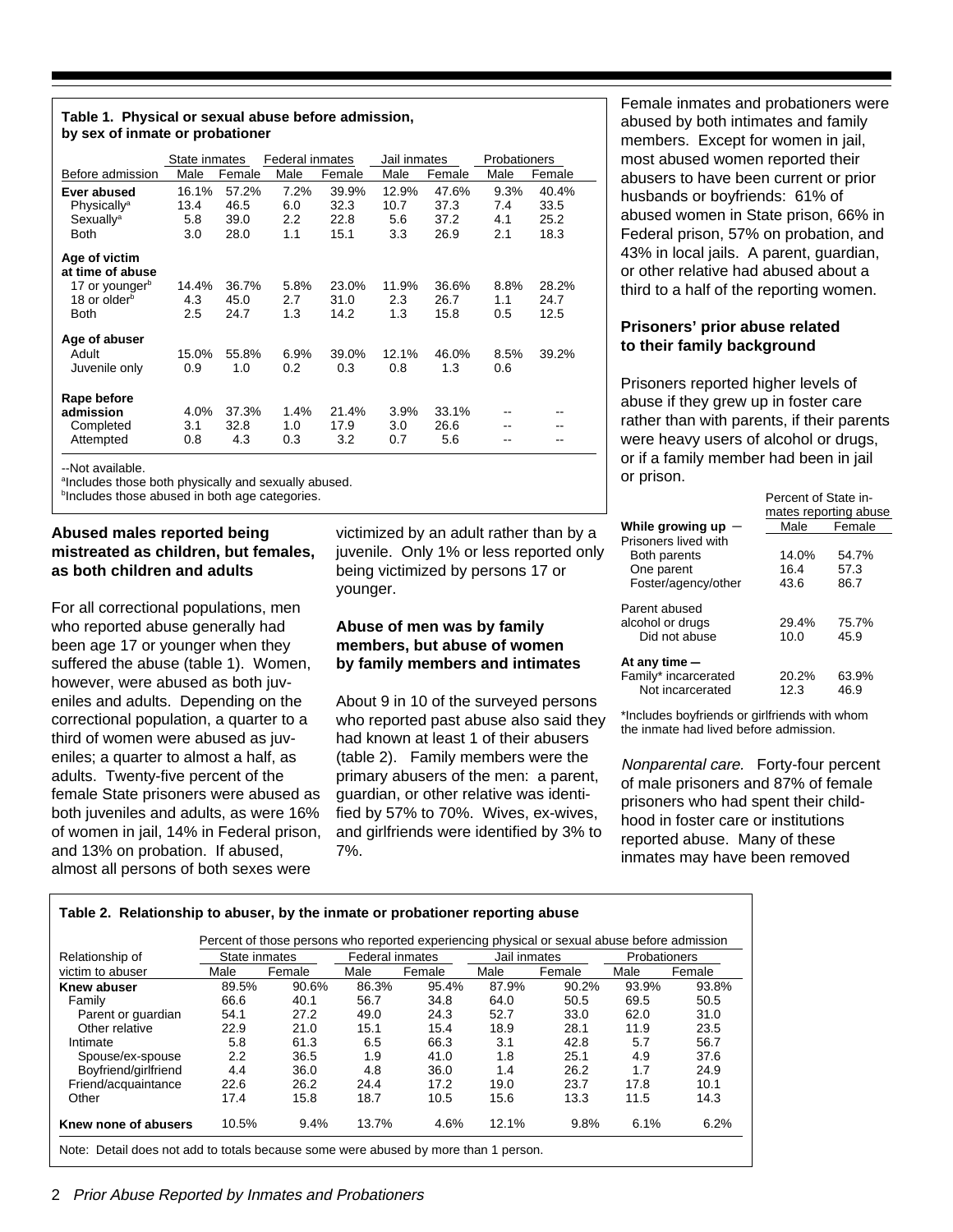**Table 3. Current and past violent offenses and past alcohol and drug use, by whether abused before admission to State prison, 1997**

|                                           | Percent of State prison inmates |                       |         |       |                           |         |
|-------------------------------------------|---------------------------------|-----------------------|---------|-------|---------------------------|---------|
| Offense history and                       |                                 | Reported being abused |         |       | Reported being not abused |         |
| drug and alcohol use                      | Total                           | Males                 | Females | Total | Males                     | Females |
| <b>Current or past</b><br>violent offense | 70.4%                           | 76.5%                 | 45.0%   | 60.2% | 61.2%                     | 29.1%   |
| <b>Current violent offense</b>            | 55.7%                           | 61.0%                 | 33.5%   | 45.3% | 46.1%                     | 20.9%   |
| Homicide                                  | 15.9                            | 16.3                  | 13.9    | 12.7  | 12.8                      | 7.3     |
| Sexual assault                            | 15.6                            | 18.8                  | 2.0     | 6.9   | 7.1                       | 0.4     |
| Robbery                                   | 12.5                            | 13.5                  | 7.8     | 14.5  | 14.7                      | 6.1     |
| Assault                                   | 9.5                             | 9.9                   | 7.6     | 9.3   | 9.4                       | 5.7     |
| Used an illegal drug                      |                                 |                       |         |       |                           |         |
| Ever                                      | 88.6%                           | 88.5%                 | 88.9%   | 81.8% | 81.9%                     | 77.4%   |
| Ever regularly                            | 76.3                            | 75.5                  | 79.7    | 67.9  | 67.9                      | 65.0    |
| In month before offense                   | 61.4                            | 59.7                  | 68.6    | 55.3  | 55.3                      | 54.0    |
| At time of offense                        | 39.6                            | 38.0                  | 46.2    | 30.7  | 30.7                      | 32.0    |
| Drank alcohol<br>Ever regularly           | 66.9%                           | 69.1%                 | 57.5%   | 59.0% | 59.8%                     | 38.2%   |
| At time of offense                        | 41.6                            | 43.6                  | 33.1    | 36.1  | 36.6                      | 23.5    |

from abusive homes. There is little difference in the percentage of abused inmates growing up with one parent and those with two.

Parental drinking.Of those who had grown up with a parent or guardian who drank heavily or used drugs regularly, 29% of the men and 76% of the women reported prior abuse.

Incarcerated relative. Abuse was reported for about 20% of male inmates and 64% of female inmates who had a family member (including boyfriend and girlfriend) who had ever served time.

#### **Reported past abuse associated with violent crime**

Abused State prisoners were more likely than those not abused to be serving a sentence for a violent crime (table 3). Among State prisoners, 61% of abused men were serving a sentence for a violent offense, compared to 46% of those reporting no past mistreatment. Thirty-four percent of abused women and 21% of women not abused were in prison for a violent offense.

A past of abuse is specifically linked to sexual assault and homicide. Among men reporting abuse before prison, 19% were serving a sentence for sexual assault, including rape, compared to 7% of the men not

abused. Higher percentages of prisoners had committed homicide if they reported abuse (men, 16%, and women, 14%) than if they reported no abuse (men, 13%, and women, 7%).

When the category of violent crime overall is broadened to include both current and past offenses, an association between abuse and violent offenses remains. Among male State prison inmates, 77% of those reporting past abuse and 61% of those without that history had ever been sentenced for a violent crime. About 45% of abused women in State prison and 29% of those not abused had served at least one sentence for a violent crime.

#### **The reported use of illegal drugs and alcohol higher among abused**

Illegal drug use and regular drinking were more common among abused State prison inmates than among those who said they were not abused. An estimated 76% of abused men and 80% of abused women had used illegal drugs regularly, compared to 68% of men and 65% of women who had not been abused. About 69% of abused men and 58% of abused women reported drinking regularly at some time in their lives, compared to 60% of men and 38% of women who were not abused.

Abused State inmates were more likely than those reporting no abuse to have been using alcohol or illegal drugs at the time of their offense. This pattern occurred especially among female inmates. Forty-six percent of the abused women committed their current offense under the influence of illegal drugs; 33% were drinking. Among women who were not abused, 32% committed their offense while on drugs and 24%, while drinking.

#### **Inmates and probationers answered surveys about their abuse**

Data for this report were taken from four BJS surveys: the Surveys of Inmates in State and Federal Correctional Facilities, 1997; the Survey of Inmates in Local Jails, 1996; and the Survey of Adults on Probation, 1995. In all four surveys nationally representative samples of inmates or probationers were interviewed about their current offense and sentence, criminal history, personal and family background, and prior drug and alcohol use and treatment.

Descriptions of methodology, sample design, and standard error calculations can be found in the following: Substance Abuse and Treatment of State and Federal Prisoners, 1997 (NCJ 172871); Profile of Jail Inmates, 1996 (NCJ 164620); and Substance Abuse and Treatment of Adults on Probation, 1995 (NCJ 166611).

#### **Appendix table. Weighted totals of persons reporting in tables 1 and 2**

|                                                                          | Total number*                           |                                       |  |  |  |
|--------------------------------------------------------------------------|-----------------------------------------|---------------------------------------|--|--|--|
|                                                                          | In population<br>(table 1)              | Reporting<br>prior abuse<br>(table 2) |  |  |  |
| State inmates<br>Male<br>Female                                          | 984,320<br>65,425                       | 158,729<br>37,391                     |  |  |  |
| Federal inmates<br>Male<br>Female                                        | 81,607<br>6.347                         | 5,850<br>2,530                        |  |  |  |
| Jail inmates<br>Male<br>Female                                           | 450,099<br>50.298                       | 57.915<br>23.777                      |  |  |  |
| Probationers<br>Male<br>Female<br>$+0.01$<br>$\mathbf{I} = \mathbf{I}$ . | 1,630,117<br>428.644<br>وستكلف والمستطا | 163,676<br>176.454<br>$1 - 1 - 1 -$   |  |  |  |

Missing data are excluded from totals.